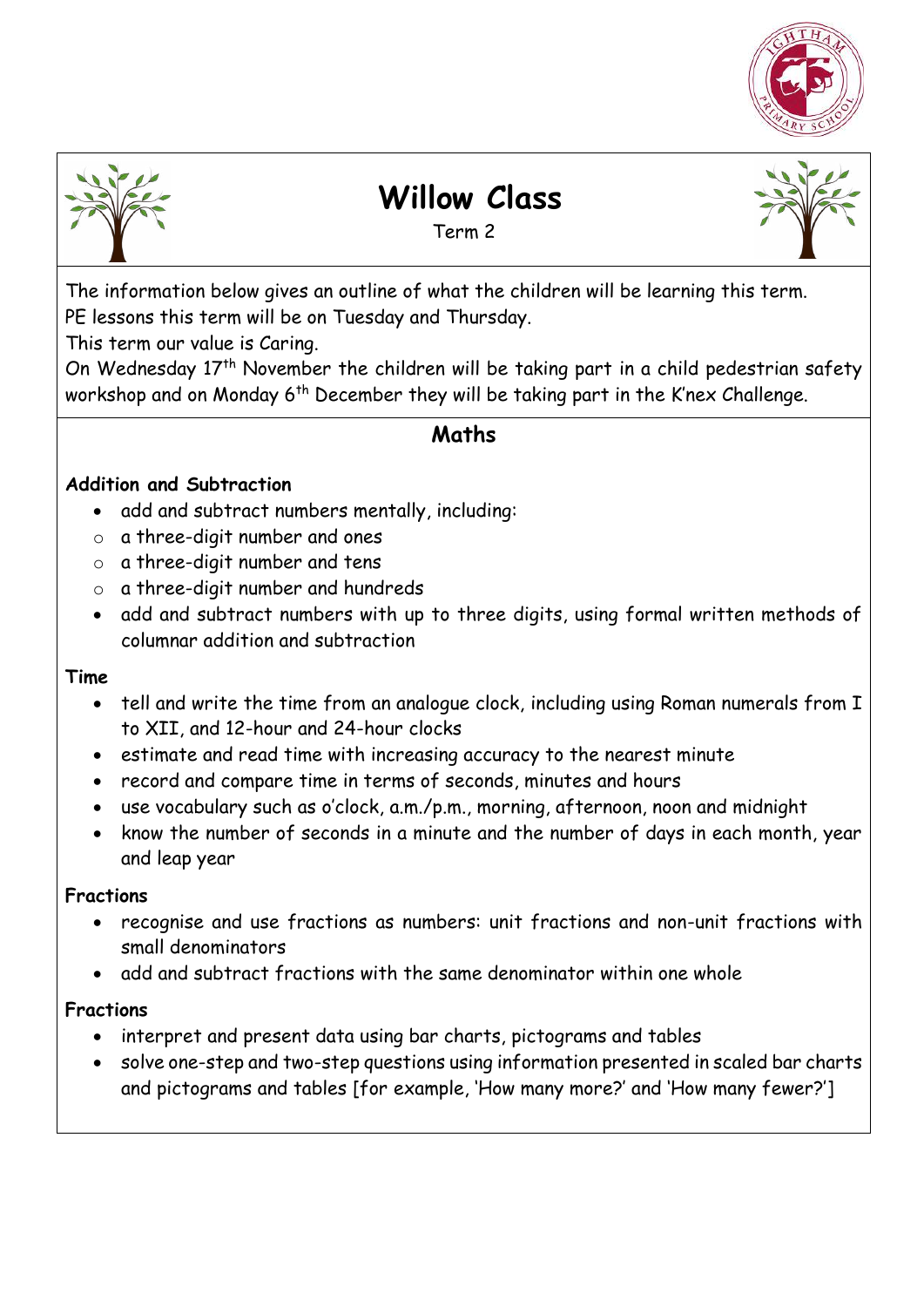# **English**

#### **Phonics**

- words with endings as in -sure
- words with endings as in -ture
- words with the 'ay' phoneme, spelt ei, eigh or ey

#### **Writing**

- revision of the rules for changing words from singular to plural
- rules for when to use a and an
- revision of the rules for adding the ed suffix
- revision of the rules for adding the ing suffix
- using apostrophes to show possession
- using place prepositions
- introduction to what makes a paragraph
- coordinating conjunctions
- subordinating conjunctions

### **draft and write by:**

- composing and rehearsing sentences orally
- begin to organise paragraphs around a theme
- in narratives, create and describe settings and characters
- in non-narrative material, use simple organisational devices (e.g. headings and subheadings)

### **evaluate and edit by:**

proof-read for spelling and punctuation errors

### **Reading**

### **develop pleasure in reading, motivation to read, vocabulary and understanding by:**

- listening to and discussing a wide range of fiction, poetry, plays, non-fiction and reference books or textbooks
- using dictionaries to check the meaning of words that they have read
- discussing words and phrases that capture the reader's interest and imagination

### **understand both the books that they can already read accurately and fluently and those that they listen to by:**

- checking that the text makes sense to them, discussing their understanding and explaining the meaning of words in context
- asking questions to improve their understanding of a text
- predicting what might happen from details stated
- participate in discussion about both books that are read to them and those they can read for themselves, taking turns and listening to what others say.